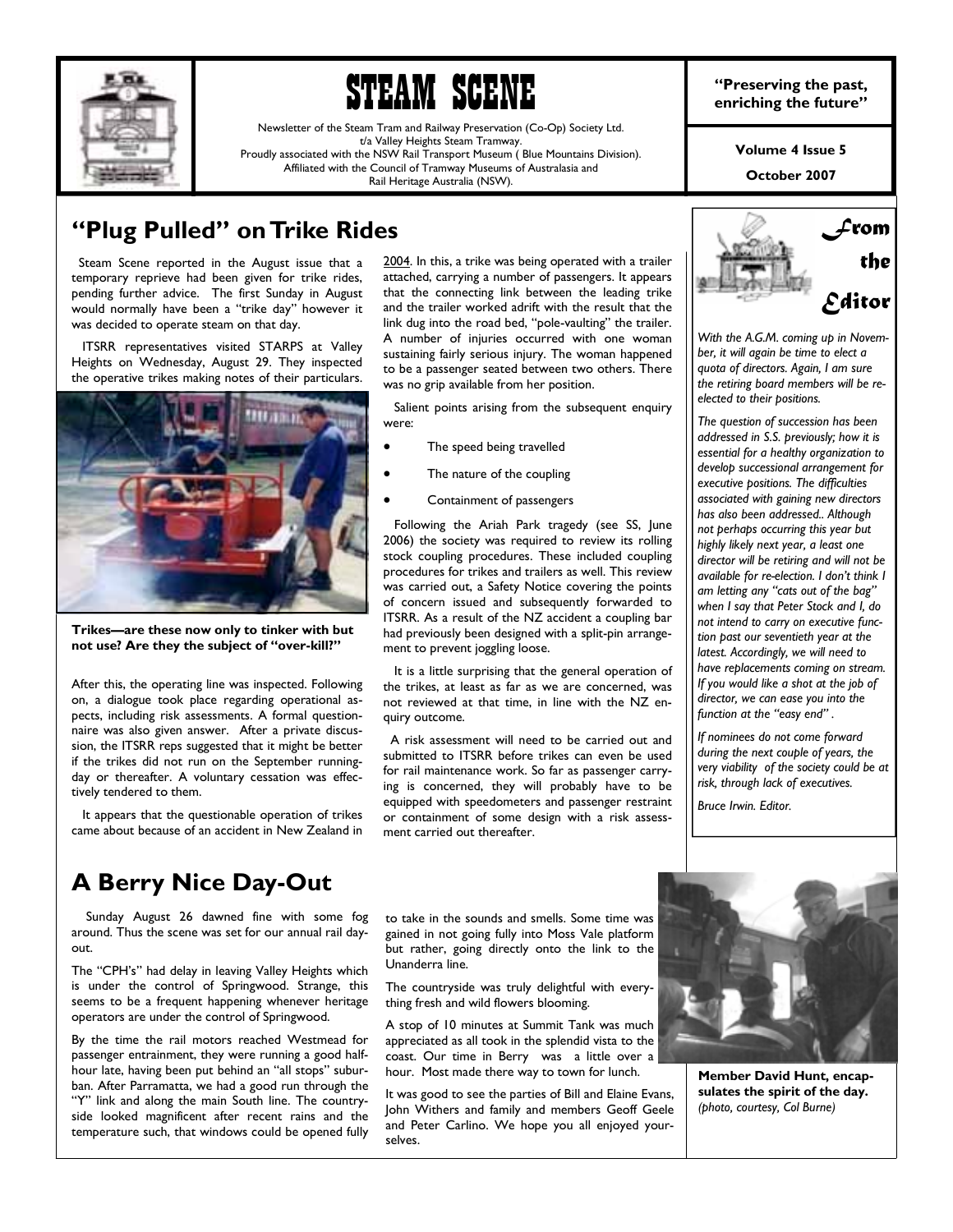# Page 2 **STEAM SCENE**



Hill c. 1912 clearly shows IA barely (no pun intended) yesterday. **This photo taken at Castle**  with a "straight" foot plate and apron with "cut-outs".



**Taken in 1937, this photo shows 1A's apron without "cut-outs". It must have been replaced at some time. The foot-plate con**tinues to appear "straight".



**slight curve. Note different desto box rolls.** 

## **Motor 1A : A Museum Treasure...**

#### **But is it a trick or treat?**

*Motor 1A was imported into NSW from America in 1879 along with three other motors and trailers, to commence a tram service that was to be the progenitor of the mighty Sydney tram system. The motor was saved from the scrapper, substantially by the efforts of early preservationists but is !A the real thing?* 

 The notion of preserving artifacts from history is well established in our present times. We are concerned about our past and what constituted it. In general, folk are fascinated with exhibitions of artifacts and ephemera from our past, even our very recent past. Take for example the recent Power House Museum exhibition featuring the various stage outfits of Kylie Minogue. This was quite a hit, even though the costumes seemed to have been with us

 It occurs to me that it was not always so. Yes, there were pockets of concern about our past back in the

late 1800's and early 1900's with well established state museums and some local historical societies but it didn't perhaps touch upon the more common place, everyday things. Rates of change were quickening. There was a great desire to improve, modernize, be free from the shackles of the past with little concern about preserving elements of those shackles that were rapidly disappearing. Ordinary people were more intent on improving their lot, not pining over what was passing from their ken. I hasten to add, this is just a personal view and not in anyway based on a scientific analysis.

 Collecting and preserving the past today, is common place in many levels of our society, it is just not left to the level of the state or related strata, to consider what is worthwhile collecting today, for the erudition of everyone tomorrow.

Harking back to the past, in the early 1930's when a group of men got together with a common interest in railways, to form the Railway Circle of Australia, they were probably seen by a lot of people as being high on the eccentricity dial. Today they would be considered quite normal. It is fortunate for us that this group, who subsequently became the Australian Railway Historical Society, had this love of railways and what was rapidly passing into obscurity in that industry.

 On the 23rd August 1935, the Honorary Secretary of the "Railway Circle", A.H. Dunstan, wrote a letter to the Commissioner of Road Transport and Tramways, expressing regret "...that steam tram motor *No.1A, for several years past stationed at Kogarah, has*  completed her extended term, and is to be scrapped." Mr. Dunstan requested that the motor concerned be preserved and perhaps, *ìmounted on a bank at Bridge*  St. yard....as a memorial to the men who worked these *motors in Sydneyís early tramway history.î* He went on to say that, "...the steam motor is held in great esteem by *many thousands of older people, who recall with sympa-***A 1937 photo. IA has a straight** thy the efforts of these fine little engines..." Here was footplate but the apron shows a <sub>a rare view that something was rapidly passing</sub>

away from the common ken and was worthy of being preserved, if for nothing else, sentiment. The steam trams had been with folk since 1879 and had performed a great service. They were now seen by most people as antiquated and ready for the scrap heap but not so for Arthur Dunstan and his associates.

Records do not exist as to the Commissioner's response to Mr. Dunstan's letter. It would appear however, that the Commissioner of Road Transport and Tramways Department, undertook in June 1936, to preserve 1A until arrangements could be made to transfer it to the Technological Museum, Sydney. The next reference existing is a copy of a letter from the Curator of the Museum (A.R. Penfold) to the Secretary of the Department. In this, Mr. Penfold generally enquires what the department was intending to do with the motor in view of the pending closure of the Kogarah system. Mr. Penfold added; "As you are aware, it is *the general practice these days for the public to mutilate public vehicles when they are being withdrawn from service and I am a little disturbed that something similar might happen to this steam motor on its final run.î* As can be seen from the article, last issue, on the Kogarah system closure, the public did run amok and severely vandalized the old rolling stock. Mr. Penfold's concerns were indeed most real. The department considered it would be able to take care of the motor and transfer it to the museum some time early after the closure.

 As it transpired, 1A operated on July 2nd, the day before the tramway closure and arrangements made for it to be transferred from Kogarah to Randwick Workshops and placed into store. A note dated July 5th says: ì*This motor is to be safely stored in the Steam Motor Section of the Truck Shop-all windows and doors to be secured*  to prevent unauthorized entry".

 It is at this point that the plot thickens. For many years it has been rumoured that motor 28A was substituted for 1A, in particular, the cabs being swapped. Why this would have been done has never satisfactorily been explained. Never-the-less there are interesting facts to take note of.

The case in favour of substitution:

- A photo purported to have been taken on July 2nd,1937, shows a shabby motor with a well defined "IA" painted on it's apron and side. *Looks suspicious but far from convincing.*
- Viewing 1A today, there is a mixture of motor numbers appearing on various parts, the predominant number being "28A". As time pro*gressed, there was a lot of canablisation of motor parts. 103A has other motor parts on it also however, the predominant parts are still branded ì103Aî This is not the case with ì1Aî but again, in itself, this is not conclusive evidence.*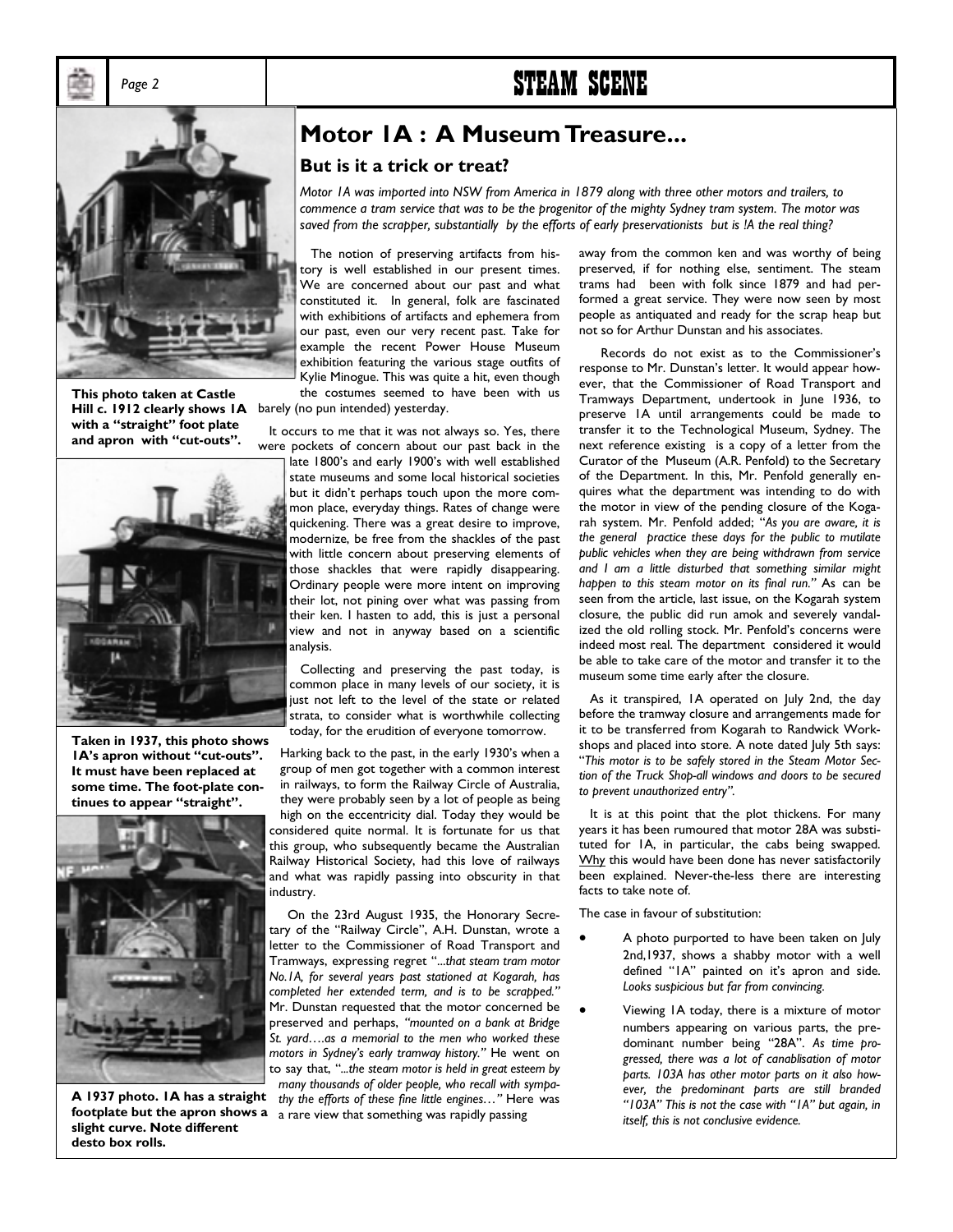## Volume 4 Issue 5 *Page 3*

*Continued from page 5:* 

- Many early photos of IA show it as having "flat" aprons rather than the rounded types, presently on the museum "IA". There is a strong case ( early photos of Nos. 1 and 2. History card of No.3) that the first four motors imported into NSW were "square end" motors. It is most unlikely there was any variation in the first batch of motors.
- In 2004, former member Trevor Edmonds, informed the Power House that he believed a swap had taken place. He based his case on the following: Motor 28A was the "pet" of a former driver Oscar Jones. It appears that Jones centre-punched his name "OSCAR" above the smoke box door of 28A. The museum confirms that the name has indeed been centre-punched.

The case against substitution:

- What purpose would it have served? *If old Oscar Jones did arrange for a swap of cabins so as to preserve his beloved 28A, he must have had a lot of ìpullî, for the dismantling of a cabin entails a lot of work and effort. If a substitution was semi-officially done, it can only have been because something had happened to the main frame or mechanics of 1A otherwise, why bother? A simpler method would have been to paint over the existing numbers. The photo of 28A on Rotten Row does not look as if the number had been recently re-painted i.e. painted over 1A.*
- In the correspondence between the Museum and the Department in May/June 1937, the department, under the initials of W.S. Corner, makes the comment; "Am wondering whether we had better advise Mr. Penfold that only the design and number is left." With IA being the first motor com*missioned in 1879, it would not be surprising if a large number of part substitutions occurred, particularly during its later history. Alternatively, this comment could substantiate the case that at that point in time, the substitution had already occurred.*

 Perhaps some clarification could occur if we looked at the history of 28A. The original 28 (re-numbered 10) was a "9 inch" motor and sold to a "J. Newman" in 1905 along with several other motors of limited "9 inch" cylinder capacity.



**Motor 1A photographed in 1937 at Kogarah depot. The number looks quite fresh and the end apron**  appears to be of the "round" type. Did a swap of **motor bodies take place at this depot?** 

The 2nd 28 was built by Vales of Auburn in 1891and as mentioned, scrapped in 1939. From existing records, it appears that Vales constructed all the motors under contract as "round-end" motors.

 It is interesting to note that after 1A was transferred from Kogarah depot in July 1937, it was laid up in Randwick Depot until c. May 1940. It was then transferred to the Tech. Museum.

 With 28A scrapped at Randwick Depot in 1939, this makes both the motors at Randwick for a concurrent period. This period provided ample opportunity for part substitution. However, it appears more likely that any swap of the cabins that may have taken place, took place at Kogarah in line with folk lore. Legend has it, that the swap took place about five weeks before the closure of the line. (See 1A photos below showing body and apron section) Look-

ing at the photo of 28A depicted as being in "Rotten Row" Randwick, this shows it appearing to have a square end. Could the underframe be that of the real 1A?

 The full truth may never be known unless "IA" is fully dismantled and any extant numbering checked with records existing. There will always be a lot of conjecture and it is easy to jump to conclusions

based on a modicum of what appears to be fact. Photos taken at the time of both motors, including depiction of the "ends", are subject to optical distortion. Frustratingly, a to have become peculiarity picked out in one photo canít always be com-**square.**  pared to another for some reason or other e.g. no extant photo of same side, etc. The men gathered together in the photo of 1A (lower left) probably knew the circumstances, however all these possible witnesses are now well and truly gone.

Well, did posterity (including us) have a "trick" played upon them. Was an artful substitution made or have we been bequeathed an authentic "treat"? The evidence on **(Rt.)** balance, suggests a substitution to some extent, did take **Detail**  place but this is not conclusive. Perhaps in the final analysis, **from 1A**  the most important matters are these; really, what's in a **photo** number? All motors in the end, carried bits and pieces of **adjacent.**  other motors. With this in mind, perhaps the Power House **The**  motor is what Arthur Dunstan originally sought: a memo-**foot**rial to all who served on them. If !A is really 28A, it is sig-**plate end**  nificant and unique for another reason - it is the only sur-**is**  viving Australian made motor. In view of the attitudes of "round". the times during which they became redundant , let us be thankful any motor was saved at all!

*Continued on page 6.* 



**An early photo of 28. No doubt about it, it**  had a "round end" in **common with all Vale and Son engines.** 



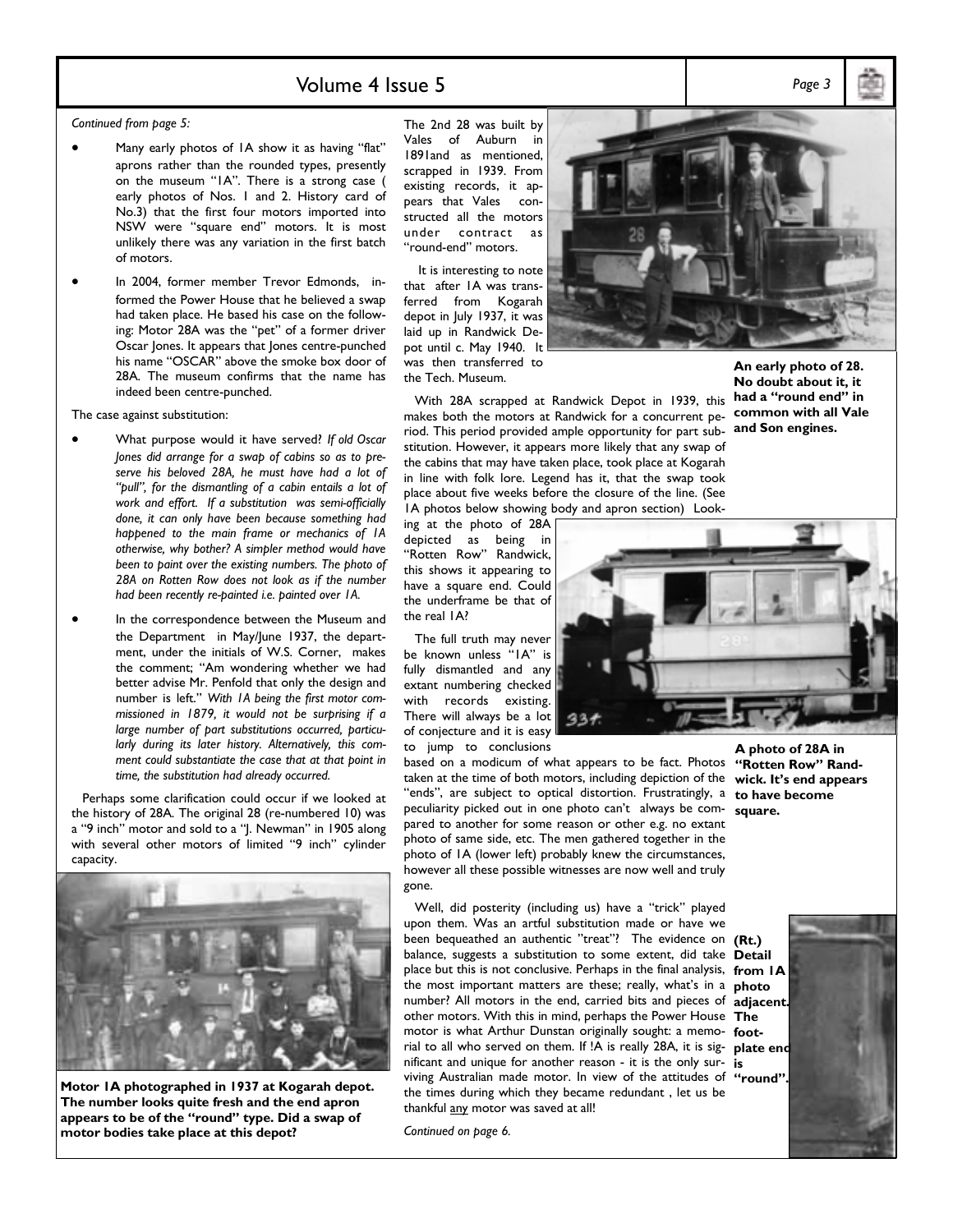# Page 4 **STEAM SCENE**



## **<sup>4</sup>Shooting Through Like a Bondi Tram...**" **The final part of a series on the Steam Trams of Old Sydney.**

In this edition, "Transport Authority" H.J. Hayman tells us of the origin of this famous colloquialism. The original text *is taken from the Eastern Suburbs Advertizer of August 19, 1948. Comments or supplementary information by the editor is written in italics.* 

The saying, "Shooting through like a Bondi tram" still *has currency in todayís vernacular. Its use though, is waning and generally used only by the older generations who knew trams. Strangely, it is one saying that has been used Australia wide. There is variation of interpretation as to* 



fricollahra

Geevind RANDWICK WORKSHOPS Bondi

*how it came into being. If one is lucky enough to recall a Bondi electric tram, the trip to and from that destination was far from a ìshooting throughî experience. The term however, came from the days of the steam tram era and according to Mr. Hayman, a specific tram service.* 

"If you lived at Bondi, Watson's Bay, Double Bay or Randwick in the good old days,

**The famous Bondi tram. Seen here discharging a three car load.** 

you could post your letters on the trams and be assured of an express delivery service. Even before this, you could post your letters on the old horse trams."

 *It should be pointed out at this juncture, that the express mail trams did not just carry letters in a tram letter*  box. They carried the mail bags from the district's post

> *offices. The post was under the control of the states until federation in 1901.*

#### **Tamarama Non-Stop**

Upper Tamarama, was the terminus of the Bondi express mail tram that ran *almost* non-stop to Bridge Street, Sydney. In so doing, it thus coined the phrase "Shooting through like...etc." The *mail tram departed at 7.45 a.m. and returned from the city departing at 5.50 p.m. They were reported to achieve speeds of 80 kph in* 



Waterloo

*places!* The only stops were, Tea Gardens and Paddington Post Office, the latter being a mail stop. These trams had first and second class accommodation. First class accommodation had leather seats, red carpet and water bottles provided. Carried on the front on the motor, was a red sign "THROUGH TRAM". The line was kept clear by time-tabling the all-stops trams into loop sidings. They were assisted up Barrack Hill

 $SEA$ 

by an additional engine. Six car trams at Christmas mail time had a third engine at the rear to help them up the hill. Telegraph operators at Paddington Post Office kept head office posted with a tram's 'up-hill' progress. Victoria Barracks' soldiers would travel on the express trams to avoid being posted 'A.W.L.'

 *So there we have it, it was just not an ordinary tram service but an express mail tram.* 

 *Express mail trams also operated to and from Waverley Cemetery, Coogee Beach, Botany and several other suburbs to the West.* 

#### **The Finest System**

"Sydney, in its day, had the finest steam tram system in the world. Dowling Street depot *was* the largest. It had 27 inside tracks and 8 sidings making a total of 35 tracks in all. Central station (*at the time)* had 23 tracks."

#### **The Fishing Specials**

*Another recall of the Mr. Hayman is about the introduction of ëFishing Specialsí. Amateur fishing in those days was a common practice, with fish requiring less complicated procedures before surrendering themselves and indeed,*  being more plentiful. "The 'Fishing Special' was an express tram from the city to the top of Bellview Street, Tamarama. This tram would leave the city at 10.00 a.m. Fishermen would board with the tackle and spend a day on the rocks with rod and line.

#### **Whistles and Telegraph**

 Drivers, many of whom had been royal navy signalmen, used a code of whistles as emergency signals. This was the code:-

One long - acknowledgment-"T"

Three shorts - I'm stopping-"S"

Long, long, short, long-wait-"Q"

Long, short, long-Go ahead-"K"

Three shorts, three longs, three shorts- trouble "SOS"

Short, long, short-repeat-"R"

On the telegraph system, a message like this would be sent: 'Aquarium ISQK report SOS, will R message to Bridge Street., H. TGDN.' The deciphered message read:- 'Bondi Aquarium terminus No.1 whistling. I'm stopping comma told to wait then go ahead report trouble will repeat message to Bridge Street. [H] Tea Gardens." The Paddington operator would send: 'OK GNFU' - which reads ' OK got nothing for you.' From *the above, it would appear that the No.1 tram run at the Aquarium was code whistling and this was being relayed by a telegraph operator.* 

Many Victoria Barracks signalmen who rode the trams, often sent heliograph messages to post offices for the tram men who operated a Bigby shutter lamp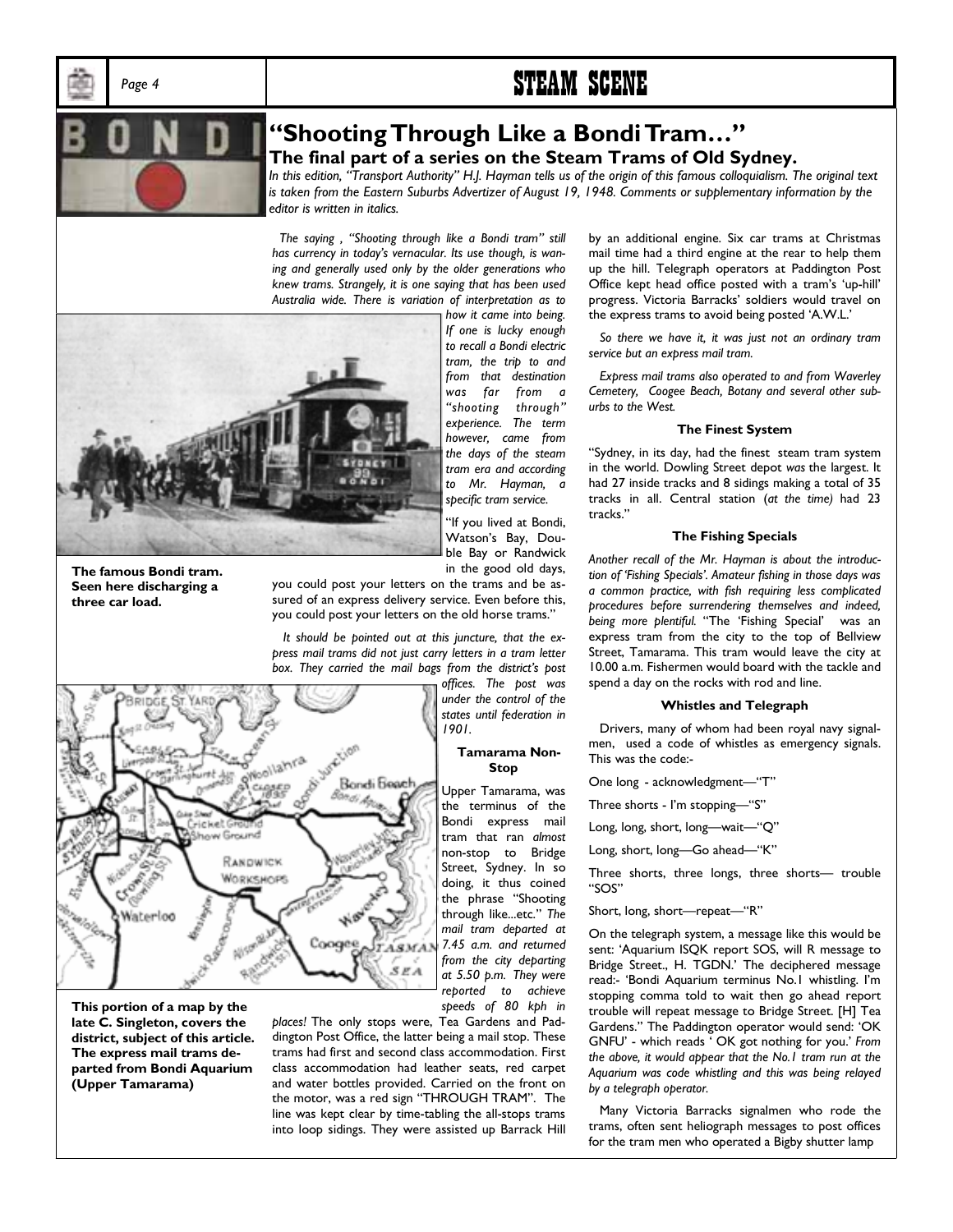## Volume 4 Issue 5 *Page 5*

or plug signaled a message to tram drivers who understood them. It was not uncommon to see tram drivers semaphoring to sailing vessels from the Bondi terminus.

 Any tram that reported troubles, was quickly succoured as special engines and trucks stood in sidings ready to lend mechanical assistance.

 There was always a pilot engine kept on the run in traffic to replace any disabled engine. A few emergency motors were also on the siding at Darlinghust gaol. Another waited at Tea Gardens and a further one at Waverley Junction.

#### **Language Influence**

*Harking back to the "shooting through..." vernacular. Our everyday language still remains influenced by the parlance used by the tram crews of old. Some terms have dropped from use or are in decline but others, I have been surprised to learn, have been corrupted from the original and are still widely used.* 

Here are a few slangy short-cuts in use during the days of the steam tram. *Suggested present day derivations are in brackets.* 

"Running on smoke signals" - Watching for the smoke of the tram ahead, to avoid collision. (*Operating with the barest of information to go on.)* 

"Working Points" - Getting an easy job changing the line points. *(Crafty, minimal effort worker.)* 

"Double harness" - Two-engined trams. This slang was a relic

of the horse-bus era. *(Generally now used in terms of marriage.)* 

ìFour point landingî - Leaving the rails and landing on four wheels. *(I thought this one was derived from the aircraft industry ! Sometimes it is mentioned as a ëthree point landingí. It generally denotes a safe arrival after an incident)* 

"Airing the wash" - Cleaning route symbol plates. (This *one has dropped from general use now.)* 

"Hill for lather" - Clapping on speed to mount a hill, causing a lather of smoke and steam. *( This one has been popularly corrupted into "Hell for leather" and still means 'going fastí or ëflat-outí.* 

ìHorsing her overî - Reversing the motor. *(Dropped out of use).* 

#### *ooo0ooo*

 *And so we come to the end of Mr. Haymanís fascinating reminiscences of the old steam tram days of Sydney. Some of*  the events related might be a little "tongue in cheek" never*the-less, I think they make a good read and no doubt, there is a good deal of truth in them. Certainly in matters such as destination signs, he is spot on.* 

*In concluding, I would like to thank member Vic Solomons for making these interesting articles available to the society and Peter Stock in realizing their potential and forwarding them on to me.* 

## **Fatal Shunting Accident– UK Heritage Railway**

#### **A lesson in the Inherent Dangers in Coupling.**

The society recently received an ATHRA (Association of Tourist and Heritage Rail, Australia) Alert (#35). The significance of the circumstances of the accident bears repeating.

In July 2006, a fatal shunting accident occurred on the Gwili Railway in Wales. A volunteer guard was fatally trapped between two carriages as they were being coupled together at Bronwydd Arms station. The full report is 36 pages in length however the ATHRA Alert summarizes the immediate causes and contributory causes.

- A misunderstanding of hand signals between the driver and fireman.
- The guard stepping in between the carriages in the belief they would not move.
- The guard acted as a shunter earlier and probably believed he retained this responsibility.
- The fireman, when taking over the duties of shunter, had not positively advised the guard and received acknowledgement.
- Lack of operational supervision on the day.
- A custom and practice of volunteers multi-skilling and helping each other in safety critical activities without

coming to a clear understanding of their limits.

#### **Key Messages:**

- The inherent dangers in our activities, in particular shunting rolling stock, must never be underestimated.
- Clear communication is vital in controlling shunting movements.
- Hand signals should be clear and consistent and variations not allowed to creep-in.

In response to this report the Operations Manager draws the attention of all Rail Safety Workers to the following. The coupling of rolling stock is an attractive observation point to all. Every body would like a piece of the action. This in itself has inherent dangers as there is always a tendency for an unauthorized person or even a crew member, to make a call that something or other is, should or has been done. This in itself can confuse the driver or other persons directly concerned. If you are not directly involved in the mechanics of coupling,, uncoupling or driving, PLEASE RESIST THE URGE TO SPEAK FOR THE PERSONS INVOLVED! In any coupling procedure, as per our Safety Notices, one person is appointed or nominated to control the shunt from start to finish. The actual process itself is controlled by Safety Notice No. 2005/01. Any hand signals that are given must be in accordance with those authorized under the Operating Rules.

In shunting operations, your life is at stake. Keep the "3C's" in mind when conducting every shunting movement i,e. Control, Conformance and Communication.